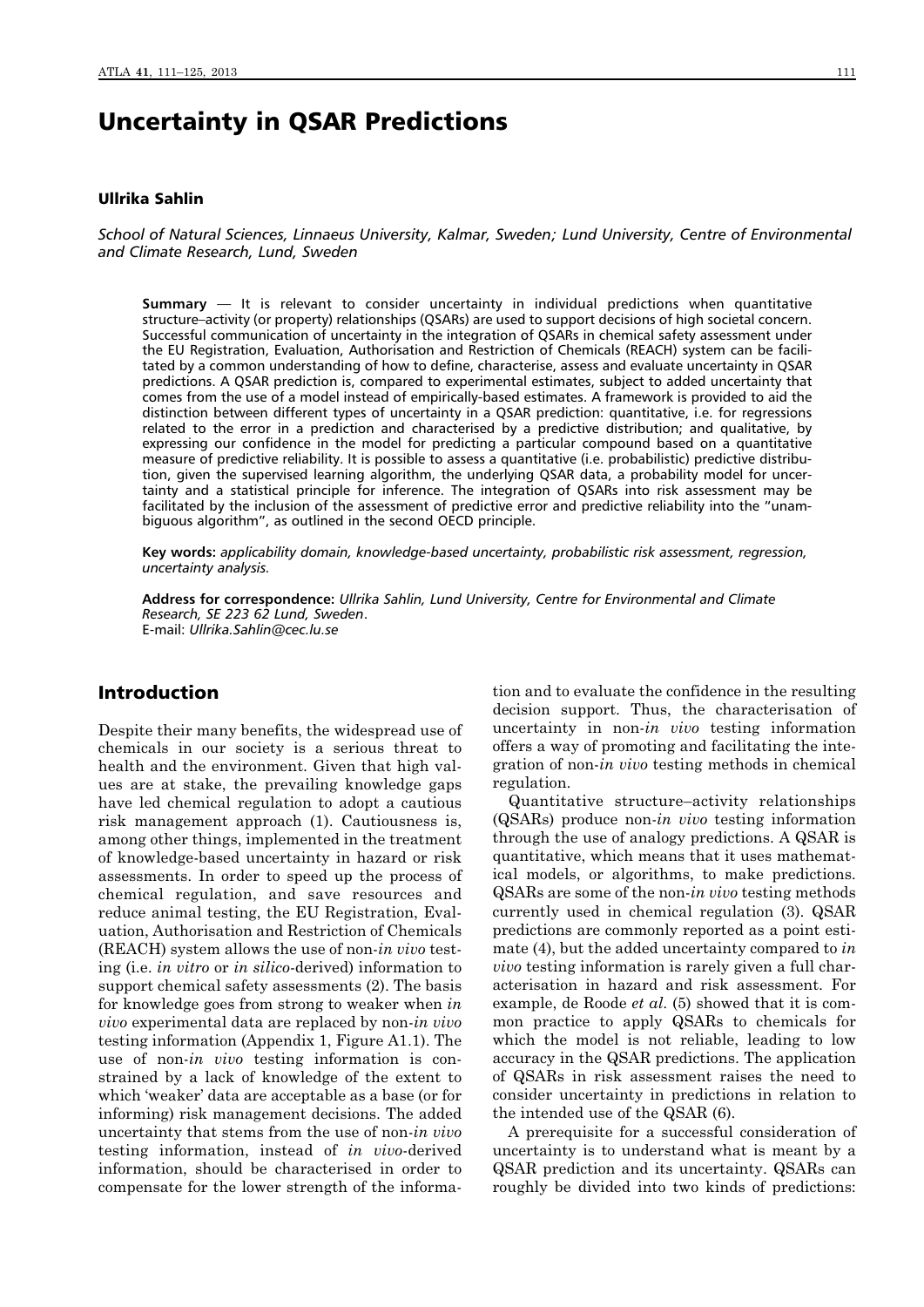classifications and regressions (7). A classification places a compound in one of at least two categories, such as biodegradable or not biodegradable. Uncertainty assessments for classifications can be based on contingency table statistics (8), and a Bayesian framework is used to assess the probability of making a correct classification, given descriptor values (7). In QSAR terminology, a 'regression' means modelling a continuous response, such as the boiling point. The assessment of uncertainty in QSAR regressions is hampered by the prevailing point prediction view on QSAR predictions. Assessment is further complicated, given the wide array of modelling approaches that, more or less, model uncertainty in predictions (9). As a start, there is a need for a common understanding of uncertainty and its assessment, along with a broad perspective on modelling algorithms.

The aim of this paper is to provide an overview of the assessment of uncertainty in predictions from QSAR regressions. The paper is structured to let the reader reflect on the meaning of a QSAR prediction, and its associated uncertainty, in a conceptual framework for its characterisation. The focus here is on the assessment of uncertainty, given the way that QSAR modelling commonly considers available *in vivo* experimental data i.e. as experimentally-based point estimates. Even though it is relevant, the uncertainty that comes from both variability and measurement errors in *in vivo* experimental data cannot be quantitatively assessed, unless it is modelled and recognised in the QSAR data (see, for example, Tebby and Mombelli [10]). Furthermore, the focus on quantitative approaches, algorithms and metrics does not reduce the need for a validation of the reliability of QSAR predictions that is based on the knowledge of chemicals and their interactions with the environment and organisms, and is essential for a successful implementation of QSARs in chemical regulation. We end the discussion by looking at the current requirements for reporting uncertainty in QSAR predictions under the REACH system.

### What is a QSAR Prediction?

A structure–activity relationship (SAR) is a non-*in vivo* testing method of predicting a chemical activity, or property, based on analogy reasoning, by saying that there is a correlation between a chemical's structure, its physical or chemical properties, and a measured biological activity (7, 11). A SAR is quantitative (i.e. is a QSAR), when there is a model to relate quantitative descriptors of chemical structure (X) to a quantitative measure of a property or activity (Y; 12). Models for QSARs can roughly be divided into parametric and non-parametric. A parametric model is defined by a mathematical equation. For example, a linear regression predicting *Y* conditioned to the value(s) on descriptor(s) *X* can be defined as:

$$
Y|X = \beta_0 + \beta_1 X \qquad \qquad \text{[Equation 1]}
$$

where  $\beta_0$  and  $\beta_1$  are parameters. A non-parametric model can be a prediction rule to arrive at *Y*|*X*.

These approaches have their strengths and weaknesses. Parametric models can be easier to interpret mechanistically, while non-parametric models are less constrained and may be better for extracting signals from QSAR data (13). The wide array of approaches for the use of parametric and non-parametric models in QSAR modelling exemplifies supervised learning algorithms. Supervised learning uses data on items for which response *Y* is known, to train an algorithm to predict items for which the response is unknown (14). A non-parametric model, such as nearest neighbour averaging, is trained to find an optimal way of defining what the nearest neighbours are. Training also occurs when fitting, or updating, a parametric model. The linear regression coefficients in Equation 1 are commonly specified on the basis of a QSAR data set. For example, an Ordinary Least Squares (OLS) regression is fitted by minimising the average squared difference between an observation and the model value (e.g. Montgomery *et al*. [15]). With the aim of facilitating the integration of QSARs in decision-making, and the treatment of uncertainty, we propose a conceptual framework to define a QSAR prediction from a statistical perspective, in which we suggest viewing QSARs as derived by supervised learning algorithms (Table 1, ID 1–8). Note that possible consensus modelling is to be seen as part of the supervised learning algorithm.

Let us assume that *Z* denotes an unobserved response, and *z* the future value of *Z* once it has been observed; the error is the difference between the unobserved value *z* and the prediction of *Z*. Predictions are made for different reasons, which affect the information that is needed on the error. Consider the purpose of validating a model. The data on compounds not included in the training data set can be used for the external validation of a supervised learning algorithm. This means applying the model to predict compounds from a selected external data set, in order to derive performance measures based on a comparison of external predictions and known values. Depending on the choice of the performance measure, it may be enough to know only the values of *Z* and *z*. We refer to that as a QSAR prediction "without uncertainty" (Table 1, ID 9–13).

When the purpose is to apply the model for the prediction of a specific query compound to inform decision-making, more characteristics of the error *Z* – *z* are needed. In this case, a QSAR prediction is derived from a supervised learning algorithm that,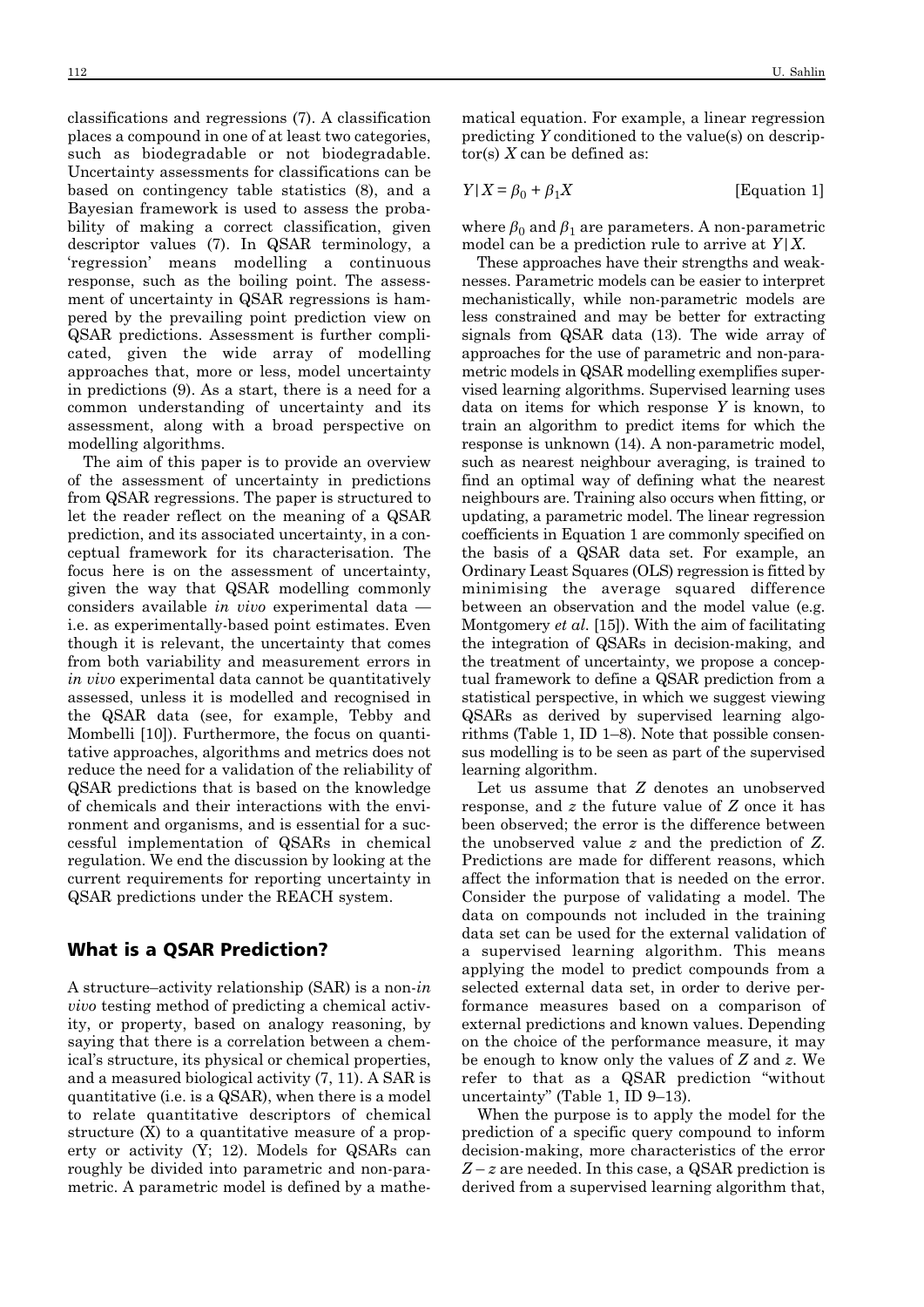#### Table 1: A framework for the definition of a QSAR prediction

|                | <b>ID</b> Description                                                                                                                                                                                               | <b>Notation</b>                                                                                               |
|----------------|---------------------------------------------------------------------------------------------------------------------------------------------------------------------------------------------------------------------|---------------------------------------------------------------------------------------------------------------|
| 1              | Quantitative descriptor(s)                                                                                                                                                                                          | X a                                                                                                           |
| $\overline{2}$ | Quantitative measure of a property or activity                                                                                                                                                                      | Y                                                                                                             |
| 3              | QSAR                                                                                                                                                                                                                | $Y \mid X^b$                                                                                                  |
| 4              | Known values of Y                                                                                                                                                                                                   | y                                                                                                             |
| 5              | Specific values for the ith compound                                                                                                                                                                                | ${y,X}_i$                                                                                                     |
| 6              | QSAR data is a set of n compounds for which the quantitative property or activity is known                                                                                                                          | ${y,X}_{i=1:n}$                                                                                               |
| 7              | Supervised learning algorithm                                                                                                                                                                                       | A                                                                                                             |
| 8              | QSAR model is a supervised learning algorithm and QSAR data                                                                                                                                                         | $Y \mid X, \{y, X\}_{i=1:n}, A$                                                                               |
| 9              | Property or activity of query compound                                                                                                                                                                              | Ζ                                                                                                             |
| 10             | Known values of Z                                                                                                                                                                                                   | z                                                                                                             |
| 11             | Quantitative descriptor(s) of query compound                                                                                                                                                                        | W a                                                                                                           |
| 12             | QSAR external data is a set of nExt compounds with known values but not used to train<br>the model                                                                                                                  | ${z,W}_{j=1:nExt}$                                                                                            |
|                | 13 QSAR prediction without uncertainty is a supervised learning algorithm, QSAR<br>data and descriptors for the query compound                                                                                      | $Z + W$ , $\{y, X\}_{i=1}^{n}$ , A                                                                            |
|                | 14 Algorithm to assess uncertainty                                                                                                                                                                                  | U                                                                                                             |
|                | 15 QSAR prediction with uncertainty is a supervised learning algorithm that includes<br>the assessment of uncertainty, QSAR data (sometimes including external QSAR data)<br>and descriptors for the query compound | a) Z   W, $\{y,X\}_{i=1:n}$ , AU<br>$\alpha r$<br>b) Z   W, $\{y,X\}_{i=1:n}$ ,<br>${z, W}_{i = 1:nExt}$ , AU |

*aWe assume that the values of X and W are always known.*

*bThe symbol '|' stands for 'given'.*

*Depending on the purpose of the prediction, the framework for the definition of a QSAR prediction can be with or without uncertainty.*

in addition to the QSAR model (Table 1, ID 3), also includes an approach to assessing uncertainty (Table 1, ID 14), resulting in a QSAR prediction "with uncertainty" (Table 1, ID 15). Uncertainty is context-specific, and the next section will discuss the characteristics of uncertainty that are useful to support the integration of QSARs into chemical safety assessment under the REACH system.

## What is Meant by Uncertainty in a Prediction?

#### **Context**

The meaning of QSAR uncertainty needs to be understood in relation to risk assessment in practice. Risk assessment is a science-based approach, but nevertheless, the characterisation of uncertainty rests upon assumptions and decisions taken by the risk assessor. In general, one can view uncertainty in a risk assessment as a reflection of the risk assessor's uncertainty in predicted quantities to express risk, given the available background knowledge (16). Thus, uncertainty, in the context of risk assessment, should be seen as a subjective judgement that can change when new data, models or expert knowledge add relevant information to the background knowledge. In order to tally the interpretation of uncertainties in input with that of the output in an assessment, the final interpretation of uncertainty in input parameters supported by QSAR predictions is an expression of the risk assessor's uncertainty in the value of that parameter, which can more-or-less be taken directly from the predictive inference of a QSAR (17). However, even though uncertainty with the purpose of supporting risk assessment should be assessed to reflect the risk assessor's uncertainty in a QSAR prediction, its assessment can more-orless be based on data and probabilistic modelling, and is not constrained by the QSAR algorithm. Even though uncertainty is subjective, there is a need for unambiguous algorithms for its assessment, in order to inform and support the final choice in its characterisation.

Uncertainty in QSAR predictions is a major concern, especially when these predictions could influence human and animal lives, as well as the safety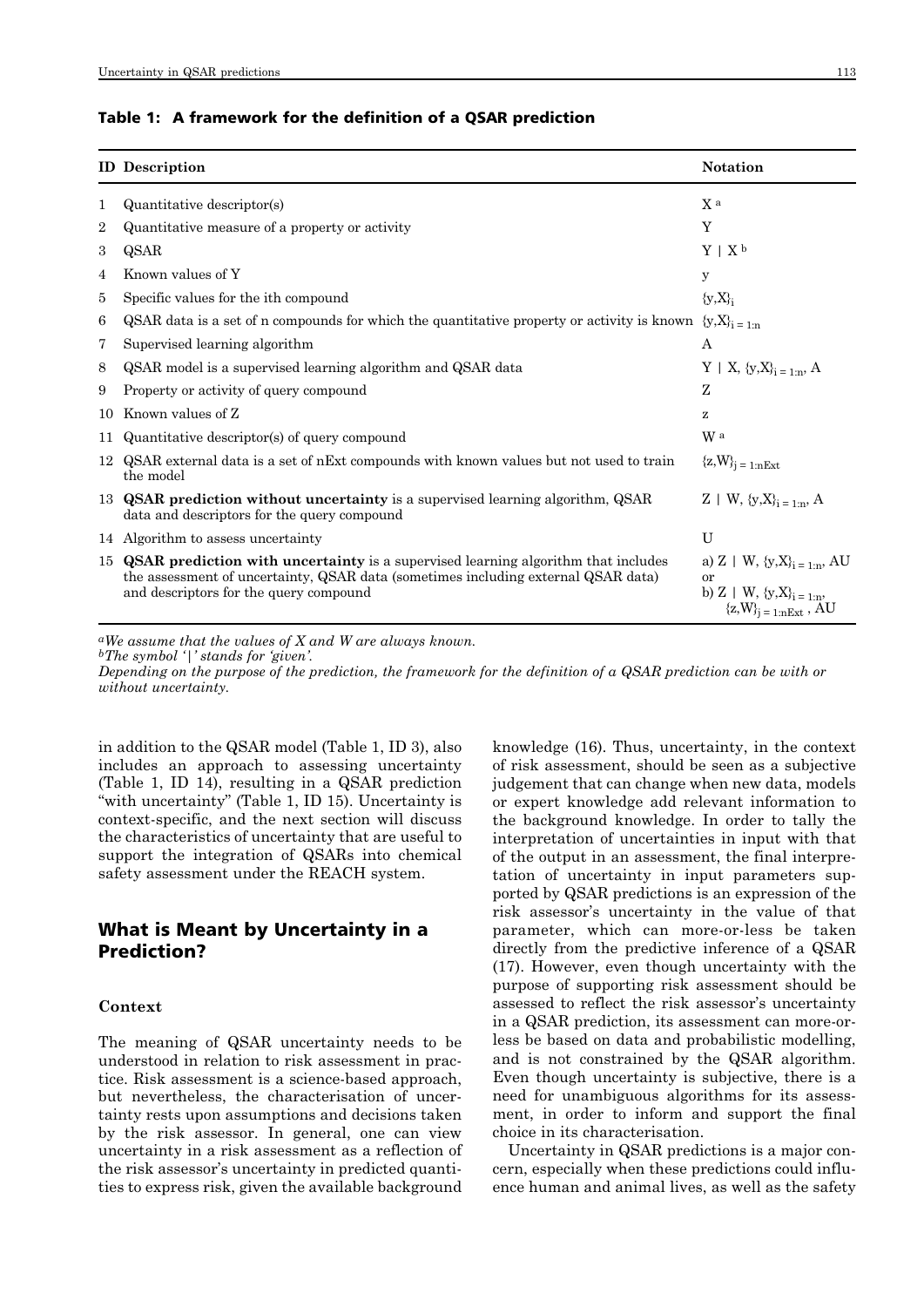of environmental systems. Approaches to the assessment of uncertainty must therefore be as correct as possible, which poses a need to evaluate the quality of assessments of uncertainty, of which transparency, repeatability and rationale are relevant characteristics. We seek useful guidance for the characterisation of uncertainty in a QSAR prediction, in terms of its definition, characterisation, assessment and evaluation, with the purpose of supporting decision-making (Appendix 1, Table A1.1).

Chemical safety assessment asks for knowledgebased uncertainty in QSAR prediction in relation to information requirements and uncertainty analysis. The information must fulfil several requirements, before it can support a chemical safety assessment (18). In particular, to make sure that a reliable prediction is obtained, the European Chemicals Agency (ECHA) requires that the validity of the selected QSAR has been assessed, and requires verification that the chemical to be evaluated falls within the QSAR's applicability domain (12). The latter requirement is a qualitative characterisation of uncertainty (which we refer to as predictive reliability), and is related to the use of a QSAR for the prediction of a specific chemical.

Uncertainty analysis is conducted to evaluate the need to refine an assessment, and to inform the risk assessor of the magnitude of the risk. Uncertainty can be analysed in three tiers, with increasing precision of the quantification of uncertainty — from deterministic, worst (plausible case), to probabilistic. Probabilistic means that uncertainty is given a full characterisation by specifying and quantifying, through probabilities, the likelihoods of all possible values for an input parameter. Uncertainty analysis distinguishes between parameter uncertainty, model uncertainty and scenario uncertainty (19). Out of these three, uncertainty in a QSAR prediction is most closely associated with parameter uncertainty, which according to the ECHA "is the uncertainty involved in the specification of numerical values". Parameter uncertainties include measurement errors, sample uncertainty, selection of the data used for assessing the risk, and extrapolation uncertainty, which can be a consequence of "the use of alternative methods (e.g. a QSAR model, an *in vitro* test, or read-across for similar substances) or the use of assessment factors (e.g. inter-species, intra-species, acute to chronic, route to route, lab to field extrapolation)". The need to quantify uncertainty in QSAR predictions by probabilities was pointed out by Walker *et al*. (20), by suggesting "that errors need to be evaluated when applying QSARs by providing confidence intervals that take into consideration the uncertainty associated with the estimate", and we note that a confidence interval presumes an underlying probability distribution.

The need to characterise uncertainty in a QSAR prediction is both qualitative, by expressing our confidence in the use of a prediction to support decision-making, and quantitative, by believing in the values that the predicted property or activity may take after observation (9). Qualitative uncertainty is related to the reliability in individual predictions, and we refer to this as 'predictive reliability' to avoid confusion with 'reliability' in a more general context (Appendix 1, Table A1.1). Quantitative uncertainty is associated with the predictive error, which is a measure that describes the distance between a point prediction and the actual value, and may change from compound to compound. Both predictive reliability and predictive error are sensitive to the degree to which a prediction is an extrapolation from a model.

The following two examples are provided to aid the discussion of the two types of uncertainties.

### Example 1

The first example is that of a QSAR for the prediction of aquatic toxicity (log EC50 [48 hours] for *Chydorus sphaericus*), based on the fluorinated carbon chain length (nC) for perfluorinated carbons (PFCs). The QSAR training data is taken from Ding *et al*. (4), and contains seven PFCs with the following carbon chain lengths: 3, 4, 7, 8, 9, 10 and 11. This is a typical small QSAR data set that poses challenges to the quantitative assessment of uncertainty. Due to the limited QSAR data, the model has not gone through any external validation. Nevertheless, predictions may be supported by the clear mechanistic understanding associated with this QSAR. Ding *et al*. (4) fitted a QSAR by OLS regression, and provided predictions without uncertainty (Table 1, ID 13). QSAR predictions with uncertainty (Table 1, ID 15) were modelled by Bayesian linear regression (Figure 1a). Predictive reliability was evaluated by considering the range of descriptor values, and by comparing hat values, which are located on the diagonal of the information matrix, to a cut-off of three times the average hat value (Figure 1b).

## Example 2

The second example consists of QSAR predictions for aquatic toxicity to fish (LC50 [96 hours] for *Onchorhynchus mykiss*) for triazoles and benzotriazoles, by using descriptors generated by DRAGON 6.0. This example is representative of a case where the number of descriptors is large, which has led to the great variety of QSAR algorithms for finding the best combination of descriptors for predictions and techniques to evaluate the degree of extrapolation. In this example, a multivariate analysis by Partial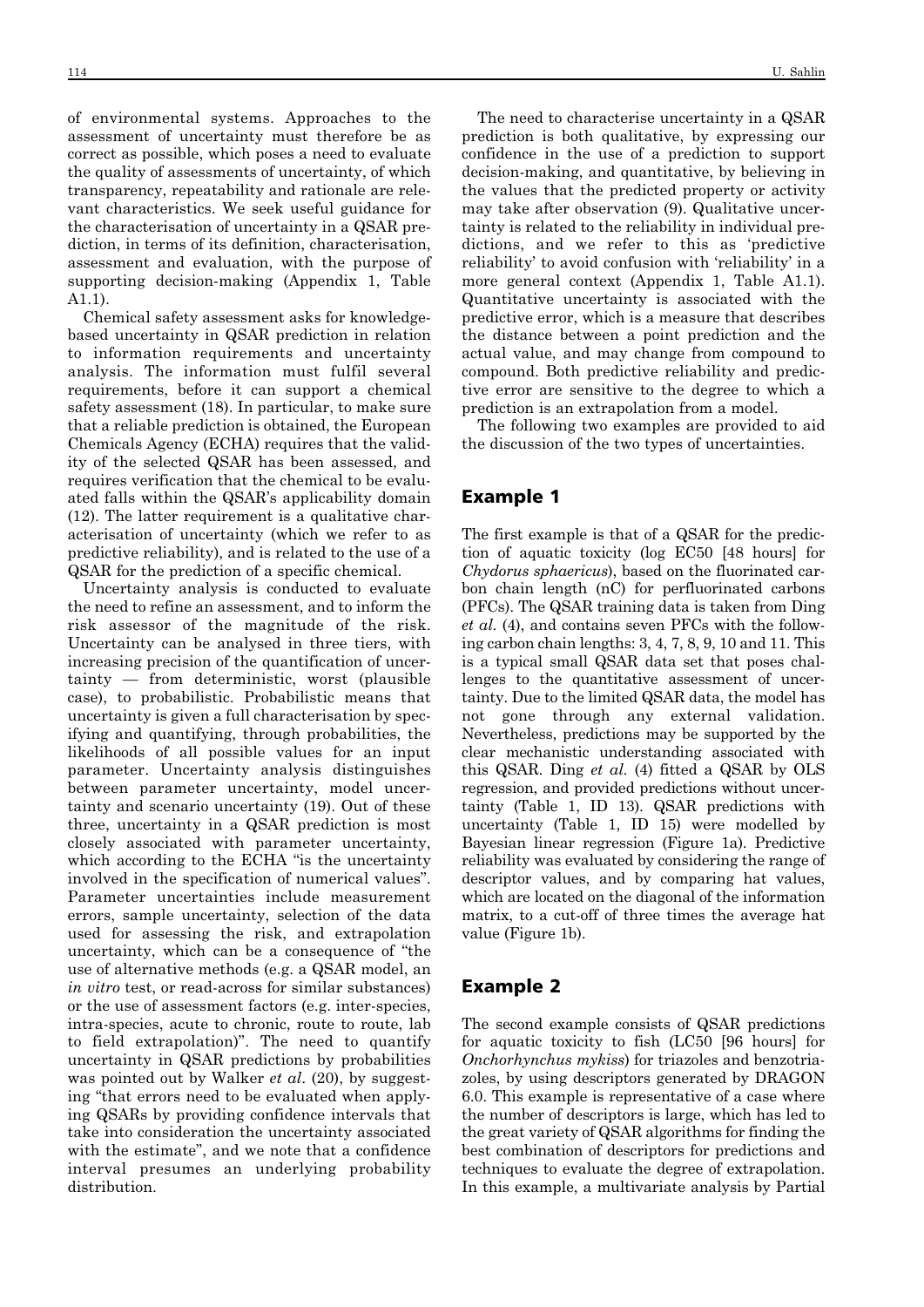#### Figure 1: PFC QSAR predictions with uncertainty



 $\tau$  = predictive mean;  $\tau$ --------= 95% confidence region;  $\bullet$  = training data;  $\triangle$  = predictions.

*The prediction in the PFC example is characterised by a) the predictive distribution and b) calculated hat values (i.e. distances to the applicability domain) to evaluate predictive reliability. Three times the average hat value for the training data set constitutes a possible cut-off for acceptable predictive reliability.*

Least Squares regression was used to reduce a high dimensional descriptor space to a few latent variables for capturing the most relevant variation within chemical structures. Predictions with uncertainty were then generated by Bayesian modelling on the latent variables by Markov Chain Monte Carlo (MCMC) sampling of a Bayesian Lasso (21). A MCMC sample of the predictive distribution (Appendix 1, Figure A1.2a) can be generated by a short script in open access software, such as  $R(22)$ , that can be attached to the reporting of a QSAR. Predictions with uncertainty and predictive reliability were generated for training and test data sets (Figure 2).

## Qualitative Uncertainty: Predictive **Reliability**

### **Definition**

Predictive reliability is a judgement of the strength of the non-*in vivo* testing information, which depends on the general reliability of a QSAR, and whether the QSAR is suitable for predicting the compound in question. Predictive reliability is commonly evaluated on the basis of validation of the QSAR model and the extent to which an individual prediction is an extrapolation from the QSAR. Before being considered in risk assessment, the acceptance of a QSAR should have been verified according to the so-called OECD principles (23),

which, for example, ask for measures of predictivity, goodness-of-fit and robustness (7, 24). To aid this judgement, various measures can be combined into an index that includes crucial factors in relation to the intended application (25). Only QSARs with an approved QSAR Model Reporting Format (QMRF; 26) are accepted for use in the REACH system, and we refer to more details in the QMRF on how to validate a QSAR.

Given an acceptable QSAR, the qualitative uncertainty that needs to be characterised is the extent to which a QSAR is an extrapolation. The reliability in an individual prediction is evaluated in relation to the chemical domain over which a QSAR has been built. This domain is defined by molecular descriptors, structural fragments (e.g. chemicals fragments that are not represented in the QSAR training data set), the domain defined by mechanisms such as mode-of-actions associated with the QSAR, and, if relevant, metabolic domains (18). The extent to which a specific QSAR is applicable to predict a specific compound is judged according to several criteria. Below, we refer to the establishment of a model's so called applicability domain based on measured similarity between descriptor values only, which is to be used in combination with other criteria to evaluate the chemical domain.

#### **Characterisation and assessment**

Predictive reliability can be assessed in several ways, which are roughly divided into measures of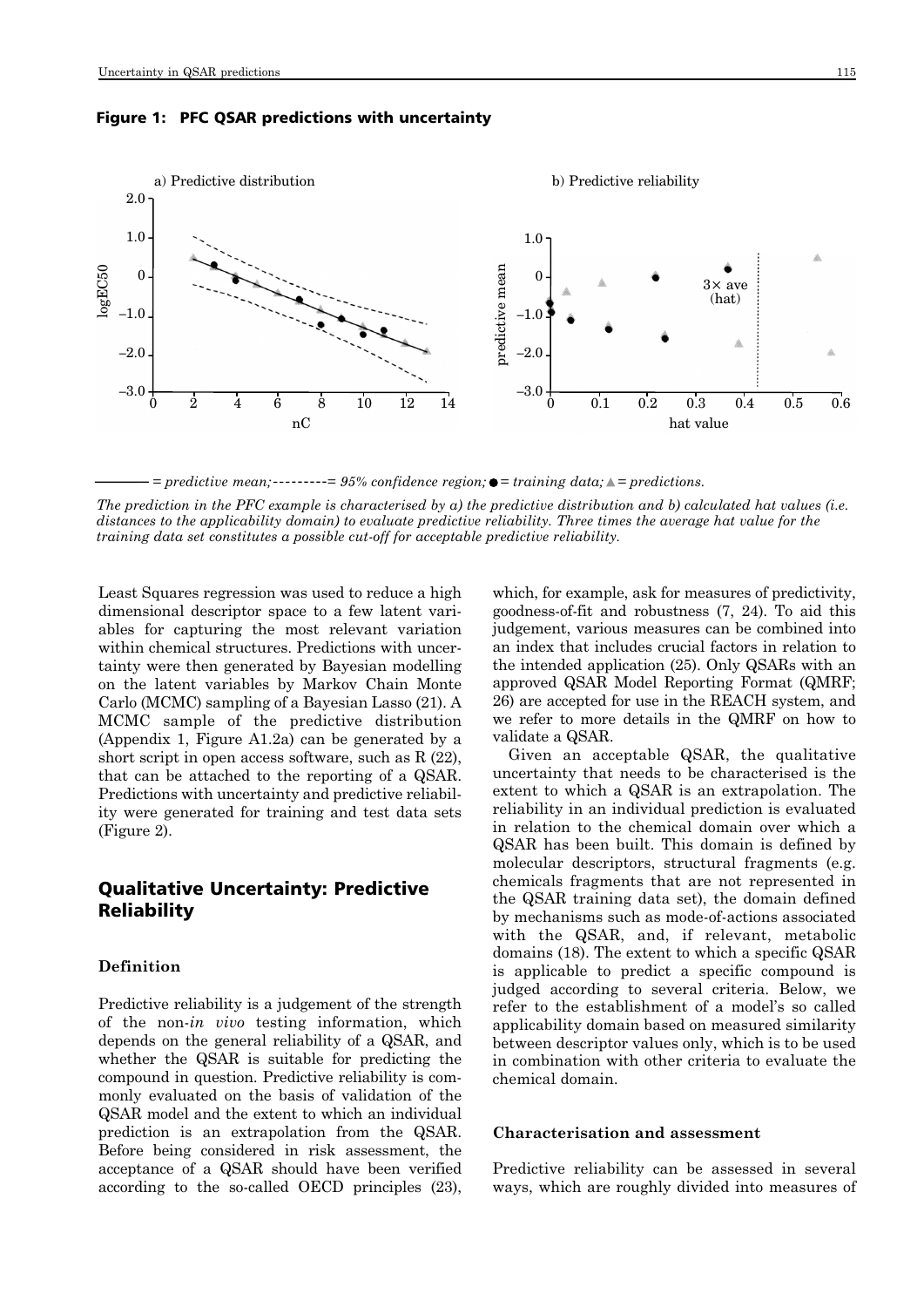



 $= 95\%$  confidence interval;  $\bullet =$ training data;  $\triangle =$  test data; cdf = cumulative distribution function.

*A prediction in the BTAZ example is characterised by a) its predictive distribution for training and test data sets, and b) its predictive reliability either evaluated by the distance to the applicability domain (hat value) or the density of the applicability domain seen by the empirical distribution (marked area) of hat values for the training data.* 

extrapolation and measures of performance. The former includes various metrics based on descriptors for describing the similarity between a compound and the QSAR training data set (27, 28). The applicability domain is a region in chemical domain determined by the training set and the algorithm that is used. It is used to evaluate the degree to which a compound is an extrapolation, given that it is judged to be inside the chemical domain based on other information. For example, even though the QSARs in Example 1 are derived for compounds representative of the chemical class PFCs, there are some PFCs that become further extrapolations compared to other PFCs.

According to OECD principles, the applicability domain must have been given a clear definition. Metrics such as the distance or density of the applicability domain are relative, and need to be compared to a critical threshold, to judge whether the predictive reliability is acceptable or not (see example in Figures 1b and 2b). Where to position a cut-off is a subjective judgement that allows the assessment of predictive reliability to be adapted to its context.

Performance measures include non-probabilistic measures of predictive performance, such as the standard deviation in ensemble predictions (29), or sensitivities (30), and probabilistic measures of predictive performance, such as the local coverage (hit rates or empirical confidence levels). Standard deviations in ensemble predictions, or sensitivities, can point out the predictions that are expected to be relatively more uncertain, without being a measure of the magnitude of uncertainty related to error. Such performance measures are useful, as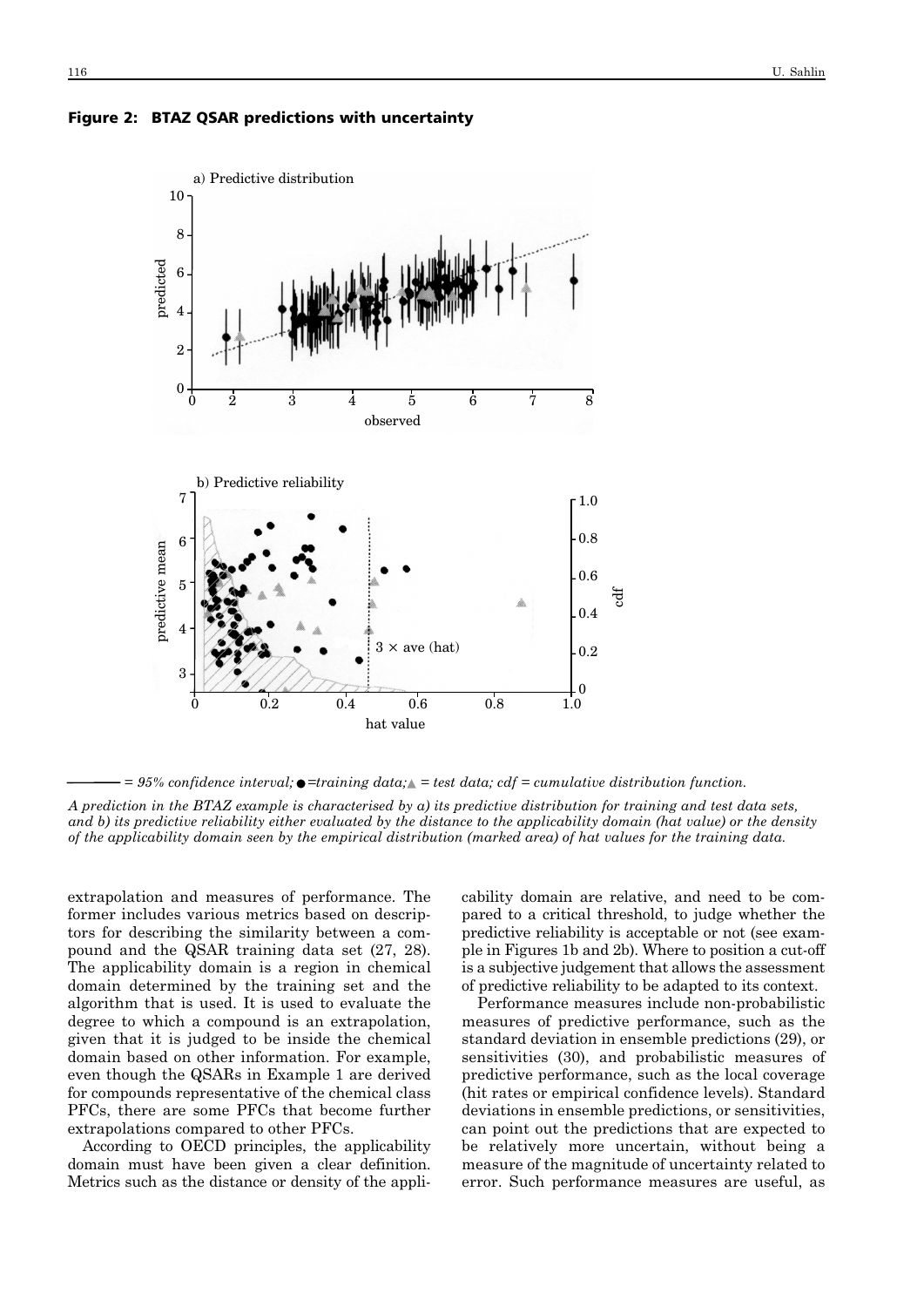they not only capture the degree of extrapolation (since predictions, in general, will be more uncertain with increasing extrapolation), but may also identify regions of the applicability domain that are more uncertain compared to others. As a sideeffect, trying to explain why some predictions are given with relatively high uncertainty can be useful for the identification of important knowledge gaps in the chemistry behind a QSAR.

Probabilistic measures of predictive performance can be assessments of the confidence in the prediction. In Bayesian statistics, confidence denoted by  $1 - \alpha$  is the probability that an interval covers the true value, where  $\alpha$  is the probability of the true value falling outside the interval. Empirical estimates of confidence, the (empirical) coverage, can be assessed by counting the number of hits in a data set, where each data point is associated with an interval with the same level of confidence (Figure 3). A measure of predictive performance is, compared to a metric of the applicability domain, more informative in judging predictive reliability, but the latter is often used to assess the former. For example, local coverage can be assessed by dividing the applicability domain into regions based on the distance from the centre of the applicability domain. This was done by Tong *et al*. (31), who assessed coverage for a given confidence level over different regions of the applicability domain, defined by extrapolation measured by the proportion of items in the training data set that are further away than the item to be predicted. Their finding — that coverage was lowest for the most extreme region of the applicability domain — is intuitive, but difficult to put into practice. Good empirical estimates of predictive performance in

#### 100 80 b) BTAZ 100 80 a) PFC

#### **Evaluation**

Many measures of predictive reliability are relative. A measure of predictive reliability can be inferred from the model's ability to describe what it is supposed to describe, based on a correlation between another measure of the applicability domain, or on observations of errors in associated predictions. Performance measures can be empirically evaluated by sampling or re-sampling. When predictive reliability is judged to be unacceptably low, an alternative is to use the QSAR prediction in a weight-of-evidence (WoE) approach, where a consensus prediction is reached after consideration of all the available information, including that from other non-*in vivo* testing methods (32).

## Quantitative Uncertainty: Predictive Error

#### **Definition and characterisation**

Quantitative uncertainty is related to the error in a prediction, which for a regression is the differ-



Figure 3: Empirical coverage

 $= training$ ;  $= 1:1$ .  $b)$  = training; ------- = test;  $\frac{b}{c}$  = 1:1.

*The coverage was evaluated for a) the training data set in the PFC example and b) the training and test data sets for the BTAZ example.*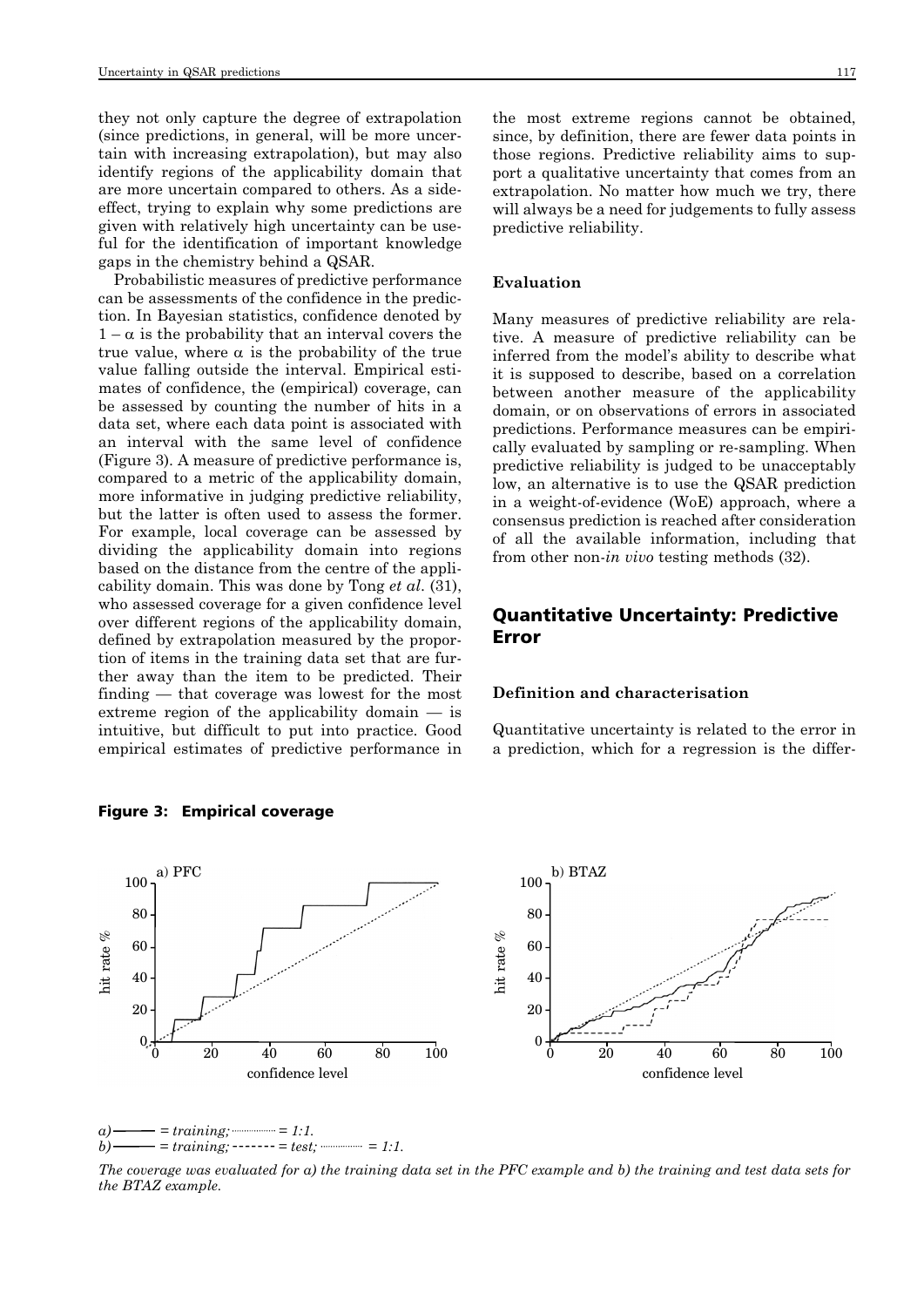ence between  $Z - z$ , where  $Z$  has not been observed. The aim is to quantify uncertainty in the error associated with an individual prediction by a probability distribution that we believe reflects the values that the error in a prediction may take after the property or activity has been observed. The probability distribution for the predictive error is, in this context, referred to as the predictive distribution.

#### **Assessment**

Approaches to assessing the predictive distribution can be made under different statistical frameworks, by using more or less data-intensive methods, with more or less specific probabilistic models for uncertainty (Figure 4). Sampling theory assesses the predictive error based on a representative sample. Such (frequentist) inference rests on assumptions of independent and, for example, identically distributed observations, in combination with a probabilistic assumption of characteristics of uncertainty. Whenever there is doubt in any of these assumptions, users of frequentist inference run into problems. The Bayesian paradigm for inference *assigns*, instead of *assuming*, a probabilistic model for observations, and assigns models for uncertainty in parameters (so-called 'priors'). Bayesian inference uses Bayes' rule to update expert knowledge with information from empirical observations. The result is a well-defined probabilistic model of uncertainty. In case of doubt, the caveat is the necessity to choose priors and probabilistic models (likelihoods). For example, there is no need to check an assumption of normality of errors (as in the frequentist case), as this is assigned through expert judgement.

A third approach is to assign a probability distribution for the predictive error, based on expert judgement only. This can, for example, be based on experience from *in vivo* testing, or based on combinations of different sources of information. Sampling theory and solid expert judgement can be seen as extreme kinds of Bayesian inference. Expert judgement of uncertainty can be seen as Bayesian modelling of the error with no updating, i.e. based on prior distribution only. The difference between frequentist inference and Bayesian inference in parametric and non-hierarchical linear regressions is usually negligible, given a large data set or non-informative priors. Under a weak signal

#### Figure 4: Approaches for the assessment of the predictive distribution of a QSAR prediction

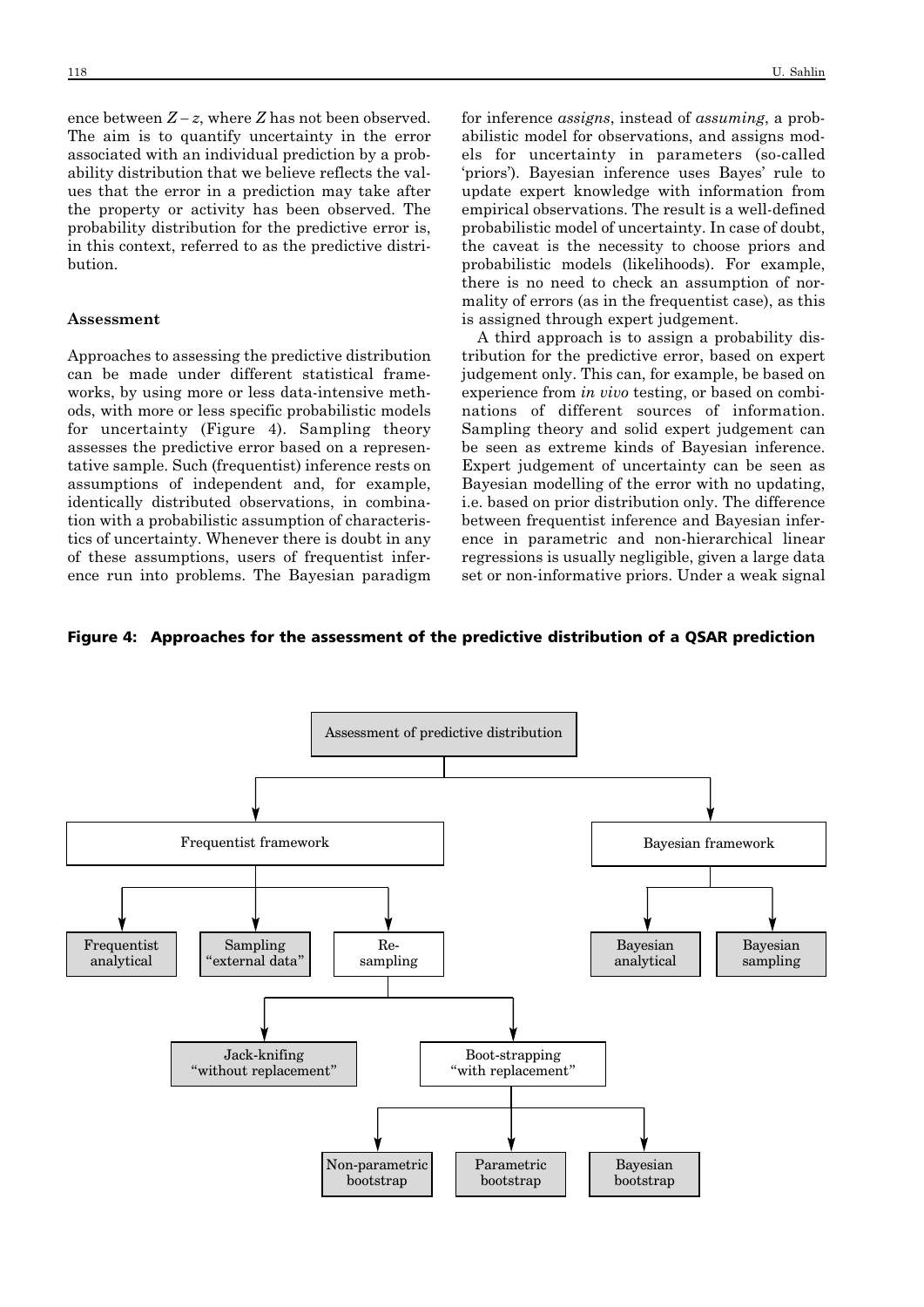in the QSAR data, the differences between predictive distributions generated by the Bayesian Lasso and the Student-*t* distribution following frequentist statistical inference from an OLS prediction (e.g. Montgomery *et al*. [15]) in Figure A1.2 (Appendix 1), may be highly sensitive to the specification of informative priors. Note that the comparison between OLS and Bayesian inference is made for a given set of descriptors. Perhaps the largest difference between the two approaches lies in the selection of descriptors.

In order to assess the predictive distribution, a probability model can be included in, or added to, the supervised learning algorithm for the prediction (Table 1, ID 14 and ID 15). There is a need to acknowledge and discuss the conditions and suitability of different approaches for including the assessment of predictive distribution in the QSAR algorithm. Some examples are described in Appendix 4 in CADASTER Deliverable 4.2 "Guidance on using QSAR models for probabilistic risk assessment" (available at www.cadaster.eu).

#### **Evaluation**

In the same way as a QSAR algorithm needs to be verified, the algorithm for assessing the predictive error from the predictive distribution needs to be evaluated for a particular QSAR. Sampling and resampling are data-rich methods, suitable when there are many data points in the domain. As the size of the samples becomes smaller, the need for parametric specification of a QSAR model, including the probabilistic model for uncertainty, increases. Some modellers may feel uncomfortable with adding prior information or making parametric specifications. It is therefore important that a model is evaluated by, for example, comparing it to a less constrained alternative. The burden of information and resources for calculations should be in relation to the required level of detail of the quantified uncertainty (19, 33). Before suggesting a resource-demanding and complex approach for the assessment of uncertainty, it may be relevant to evaluate it in relation to a simpler assessment. A candidate for a rule of thumb, which can be read out from information provided in the QMRF, is to assign a Gaussian distribution with the point prediction, and a reported value on mean square error of prediction as its first and second moment (9).

An algorithm that provides predictions with uncertainty can be evaluated by looking for a oneto-one correspondence between empirical coverage for different levels of confidence and the assigned confidence levels (see examples in Figure 3). There are also relative methods based on likelihoodbased measures that can be used to make relative comparisons between alternative algorithms (e.g. Tetko *et al*. [29]), or as weights for the model averaging of alternative predictions in consensus modelling (34).

#### **Current requirements for reporting uncertainty in QSAR predictions**

The communication of uncertainty may be assisted by the use of formats for documentation of a QSAR prediction that provide useful information to facilitate the assessment of uncertainty. Nowadays, the documentation of a QSAR prediction is framed by the QMRF (26) and the QSAR Prediction Reporting Format (QPRF; 35). The QMRF is designed to ensure that the QSAR to be integrated in the chemical safety assessment under REACH fulfils the OECD principles, which means that it must have: a) a defined endpoint; b) an unambiguous algorithm; c) a defined applicability domain; d) appropriate measures of goodness-of-fit, robustness and predictivity; and e) if possible, a mechanistic interpretation.

We asked whether the requirement for an unambiguous algorithm also includes the assessment of predictive error, either as the predictive distribution or as a point estimate of the variance in the predictive distribution. According to the current version of the QPRF, it does not — a prediction as a point value is enough. The document states: "Report the predicted value (including units) obtained from the application of the model to the query chemical" (paragraph 3.2.d). The uncertainty of the prediction should, "if possible, be commented on, taking into account relevant information (e.g. variability of the experimental results)" (paragraph 3.4). According to the required information on uncertainty, there is no need to specifically address the added quantitative uncertainty when going from *in vivo* testing to non*in vivo* testing information. Furthermore, the addition of the term "if possible" introduces a loose end to this requirement. It might be that comments on the uncertainty in a prediction would be more successful when given with reference to a conceptual framework of what uncertainty means, such as the one provided in this paper.

Another question is the extent to which the limits of the defined applicability domain in the QMRF restrict the possibility of context-specific judgement on the predictive reliability of a QSAR prediction. According to the QPRF, they do not. It is sufficient to discuss whether the query chemical falls within the applicability domain of the model as defined in the corresponding QMRF (paragraph 3.3.a). The QPRF contains an optional fourth paragraph, where the adequacy of a QSAR prediction is considered in relation to the regulatory context. Here, the regulatory decision is allowed to frame the interpretation of the results from the model, and both quantitative and qualitative uncertainty can be reported.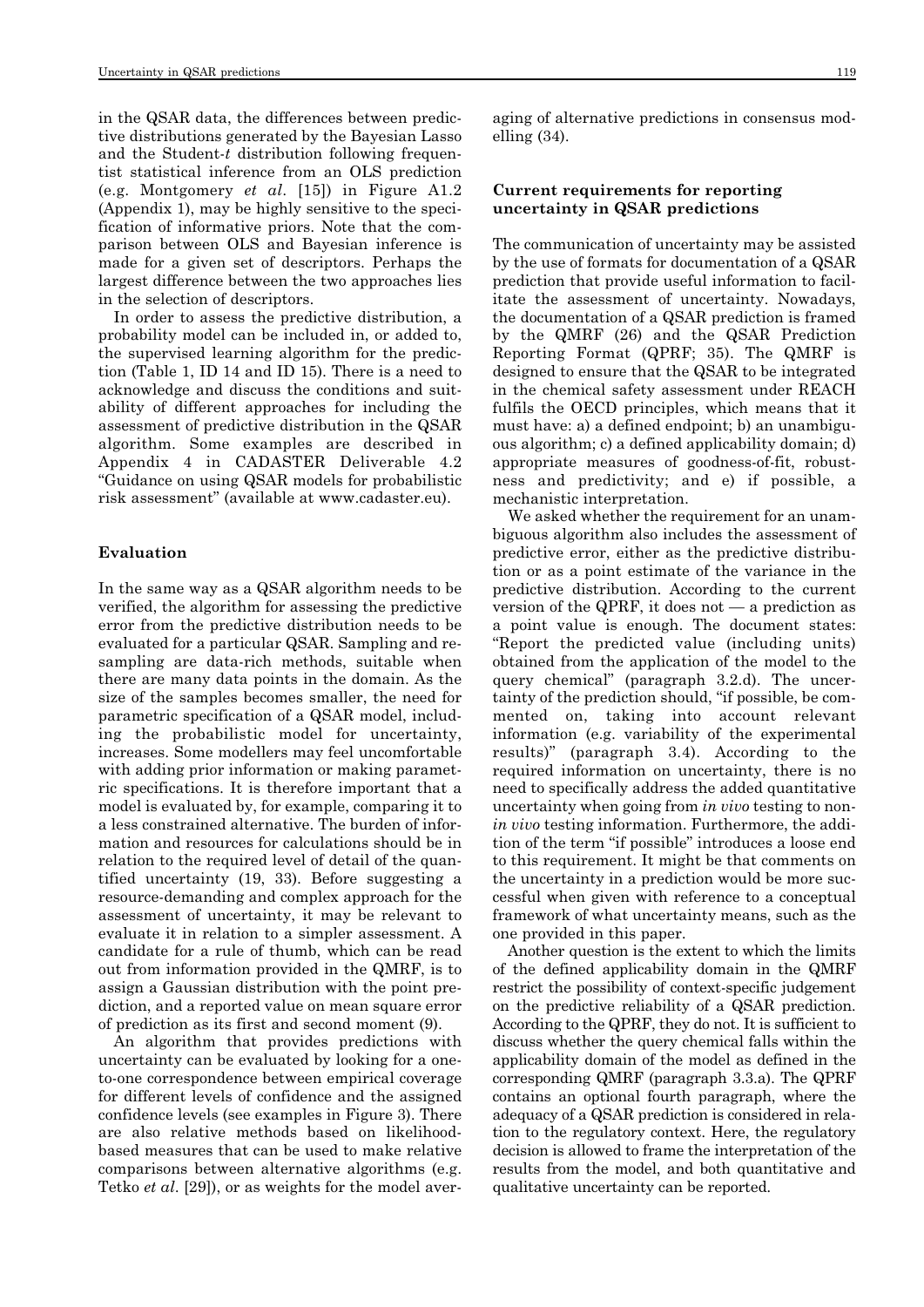We conclude that the current reporting formats, including requirements for assessing and reporting qualitative uncertainty related to the extrapolation and the applicability domain, are well established, and there are possibilities for contextspecific subjective judgement for its characterisation. We did not find any mandatory requirement for reporting quantitative uncertainty related to the accuracy or error in the predictions. A possible reason is that it is difficult to specify exactly what to report, as the characterisation of uncertainty is different between regressions and classifications, and for qualitative, semi-quantitative and quantitative models. The reporting of uncertainty belongs to the prediction format, but it may be relevant to report algorithms for assessing uncertainty in the model format as well. Introducing a requirement for the assessment of uncertainty during later stages of the production of a QSAR prediction, i.e. after the QMRF has been made, may hinder risk assessment, since many frequently used algorithms are adopted to generate point predictions. Thus, introducing the need to consider uncertainty in the final stage of the production of a QSAR prediction may be problematic, when the QSAR algorithm must be altered and thereby the QRMF is no longer valid. The option is to alter the QSAR (keeping the QSAR data fixed) and use it in a WoE approach, which forces the need to also consider other available information as well. Another option is to build QSAR models that predict with uncertainty (Table 1, ID 15), i.e. that from the start include an unambiguous and evaluated algorithm for the assessment of uncertainty in predictions.

## Conclusions

The integration of QSARs into probabilistic risk assessment is possible, given proper assessments of quantitative and qualitative uncertainties in a QSAR prediction, referred to in this paper as predictive error and predictive reliability (Appendix 1, Table A1.1). Uncertainty in QSAR predictions is context-dependent, and is closely linked to the background knowledge in a risk assessment, since we have the option of strengthening background knowledge by further testing. Predictions must be performed with care, and the use of different bases for predictive inference must properly acknowledge the limitations in QSAR data. Both quantitative and qualitative uncertainties are influenced by the extent to which a prediction is an extrapolation for the chemical domain of a QSAR.

One aim within the CADASTER project has been to provide guidance on the integration of QSARs in hazard and risk assessment. Principles and bases in the assessment of uncertainty in

QSAR predictions are often described and communicated for classification models (20). The focus in CADASTER has therefore been toward the development and evaluation of approaches for assessing uncertainty in predictions from QSAR regressions, i.e. models that predict a continuous endpoint as opposed to a categorical endpoint. The discussion here was aimed at reaching a common understanding and initiating a 'model-free' guidance for the assessment of uncertainty in QSAR regressions (Table 1, Figure 4 and Appendix 1, Figure A1.1). Adapting a Bayesian interpretation of uncertainty in a QSAR prediction conforms to the interpretation of uncertainty in probabilistic risk assessment. The framework provided to explain the meaning of uncertainty in a QSAR prediction is based on the idea that a separation between predictive error and predictive reliability makes it possible to both apply models and to discuss their reliability in a constructive way. We suggest that the integration of QSARs into risk assessment would be facilitated if the assessment of uncertainty was included in the unambiguous modelling algorithm, as outlined in the second OECD principle.

### Acknowledgements

The author is grateful to the CADASTER partners — in particular, Tom Aldenberg, Nina Jeliazkova, Tomas Öberg and Igor Tetko. James E. Blevins and Johan Lindström contributed with useful discussions about statistical methods. This work has been funded by the European Seventh Framework Programme through the CADASTER project FP7- ENV-2007-1-212668.

### References

- 1. Sandin, P., Bengtsson, B-E., Bergman, Å., Brandt, I., Dencker, L., Eriksson, P., Förlin, L., Larsson, P., Oskarsson, A., Ruden, C.S.N.M., Södergren, A., Woin, P. & Hansson, S.O. (2004). Precautionary defaults — A new strategy for chemical risk management. *Human & Ecological Risk Assessment* **10**, 1–18.
- 2. European Parliament (2006). *Regulation (EC) No 1907/2006* of the European Parliament and of the Council of 18 December 2006 concerning the Registration, Evaluation, Authorisation and Restriction of Chemicals (REACH), establishing a European Chemicals Agency, amending *Directive 1999/45/ EC* and repealing *Council Regulation (EEC) No 793/93* and *Commission Regulation (EC) No 1488/94* as well as *Council Directive 76/769/ EEC* and *Commission Directives 91/155/EEC*, *93/67/ EEC*, *93/105/EC* and *2000/21/EC*. *Official Jour nal of the European Union* **L396**, 30.12.06, 1–849.
- 3. ECHA (2011). *The Use of Alternatives to Testing on Animals for the REACH Regulation*, 4pp. Helsinki, Finland: European Chemicals Agency. Available at: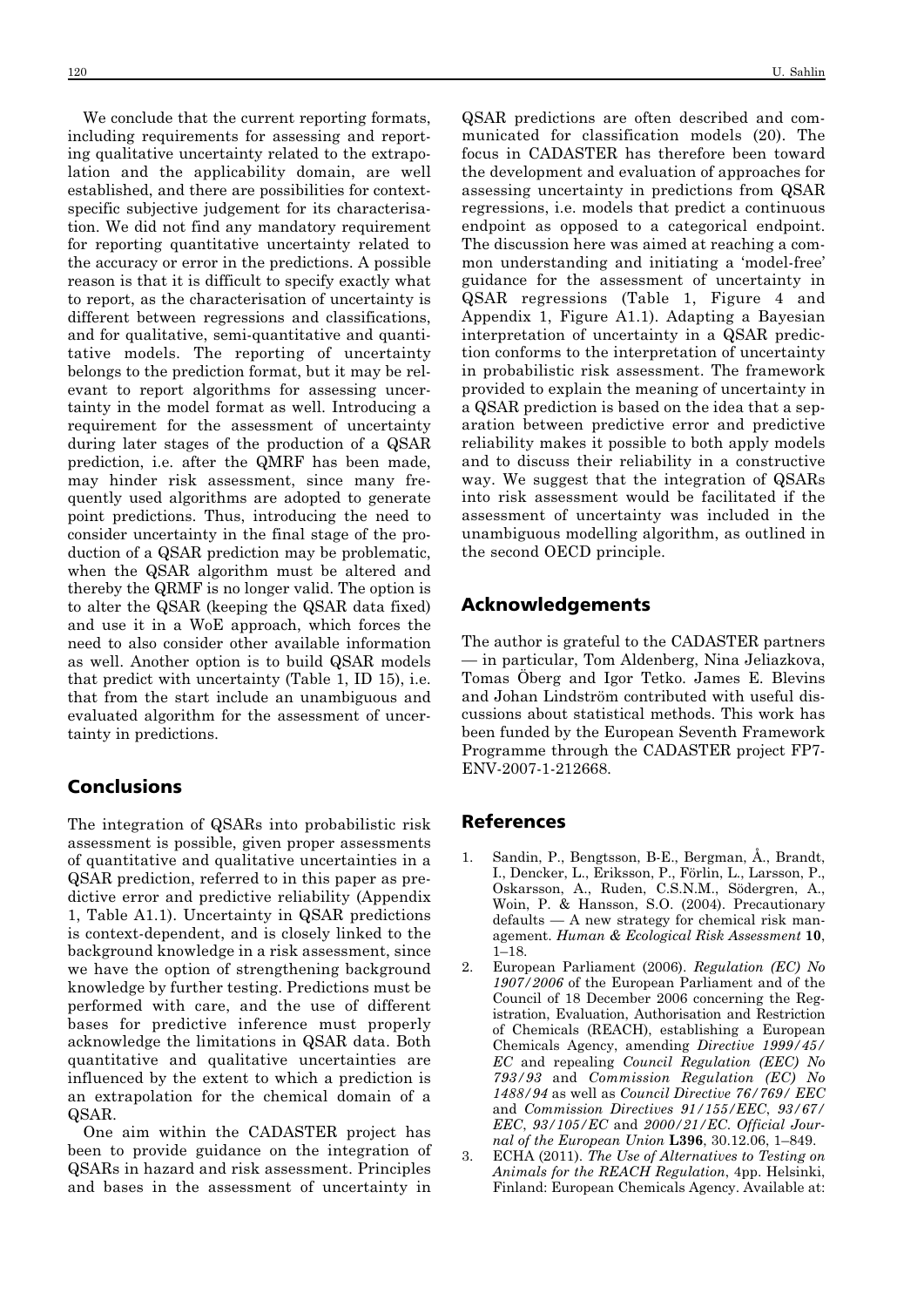http://echa.europa.eu/documents/10162/13639/ alternatives\_test\_animals\_2011\_summary\_en.pdf (Accessed 25.01.12).

- 4. Ding, G.H., Fromel, T., van den Brandhof, E.J., Baerselman, R. & Peijnenburg, W.J. (2012). Acute toxicity of poly- and perfluorinated compounds to two cladocerans, *Daphnia magna* and *Chydorus sphaericus*. *Environmental Toxicology & Chemistry* **31**, 605–610.
- 5. De Roode, D., Hoekzema, C., de Vries-Buitenweg, S., van de Waart, B. & van der Hoeven, J. (2006). QSARs in ecotoxicological risk assessment. *Regul atory Toxicology & Pharmacology* **45**, 24–35.
- 6. ECETOC (1998). *QSARs in the Assessment of the Environmental Fate and Effect of Chemicals*, 143pp. Brussels, Belgium: European Centre for Ecotoxic ology and Toxicology of Chemicals.
- 7. Eriksson, L., Jaworska, J., Worth, A.P., Cronin, M.T., McDowell, R.M. & Gramatica, P. (2003). Methods for reliability and uncertainty assessment and for applicability evaluations of classification- and regressionbased QSARs. *Environmental Health Perspectives* **111**, 1361–1375.
- 8. Fielding, A.H. & Bell, J.F. (1997). A review of methods for the assessment of prediction errors in conservation presence/absence models. *Environmental Conservation* **24**, 38–49.
- 9. Sahlin, U., Filipsson, M. & Oberg, T. (2011). A risk assessment perspective of current practice in characterizing uncertainties in QSAR regression predictions. *Molecular Informatics* **30**, 551–564.
- 10. Tebby, C. & Mombelli, E. (2012). A kernel-based method for assessing uncertainty on individual QSAR predictions. *Molecular Informatics* **31**, 741–751.
- 11. Walker, J.D., Jaworska, J., Comber, M.H., Schultz, T.W. & Dearden, J.C. (2003). Guidelines for developing and using quantitative structure–activity relationships. *Environmental Toxicology & Chem istry* **22**, 1653–1665.
- 12. ECHA (2009). *Practical Guide 5: How to Report (Q)SARs,* 11pp. Helsinki, Finland: European Chem icals Agency.
- 13. Sprenger, J. (2011). Science without (parametric) models: The case of bootstrap resampling. *Synthese* **180**, 65–76.
- 14. Hastie, T., Tibshirani, R. & Friedman, J.H. (2009). *The Elements of Statistical Learning : Data Mining, Inference, and Prediction* (2nd ed.), 746pp. New York, NY, USA: Springer.
- 15. Montgomery, D.C., Peck, E.A. & Vining, G.G. (2001). *Introduction to Linear Regression Analysis* (3rd ed.), 152pp. New York, NY, USA: Wiley-Blackwell.
- 16. Aven, T. (2010). Some reflections on uncertainty analysis and management. *Reliability Engineering & System Safety* **95**, 195–201.
- 17. National Research Council (2009). *Science and Decisions: Advancing Risk Assessment*, 424pp. Washington, DC, USA: National Academies Press.
- 18. ECHA (2008). *Guidance on Information Require ments and Chemical Safety Assessment Chapter R.6: QSARs and Grouping of Chemicals*, 134pp. Helsinki, Finland: European Chemicals Agency.
- 19. ECHA (2008). *Guidance on Information Require ments and Chemical Safety Assessment Chapter R.19: Uncertainty Analysis*, 36pp. Helsinki, Fin land: European Chemicals Agency.
- 20. Walker, J.D., Carlsen, L. & Jaworska, J. (2003).

Improving opportunities for regulatory acceptance of QSARs: The importance of model domain, uncertainty, validity and predictability. *QSAR & Comb ina torial Science* **22**, 346–350.

- 21. Gramacy, R.B. & Pantaleo, E. (2010). Shrinkage regression for multivariate inference with missing data, and an application to portfolio balancing. *Bayesian Analysis* **5**, 237–262.
- 22. R Development Core Team (2008). *R: A language and Environment for Statistical Computing*. Vienna, Austria: R Foundation for Statistical Computing.
- 23. OECD (2007). *Report on the Regulatory Uses and Applications in OECD Member Countries of (Quantitative) Structure–Activity Relationship [(Q)SAR] Models in the Assessment of New and Existing Chemicals*, 79pp. Paris, France: Organis ation for Economic Co-operation and Development.
- 24. Gramatica, P. (2007). Principles of QSAR models validation: Internal and external. *QSAR & Combinatorial Science* **26**, 694–701.
- 25. Schultz, T.W., Netzeva, T.I. & Cronin, M.T.D. (2004). Evaluation of QSARs for ecotoxicity: A method for assigning quality and confidence. *SAR & QSAR in Environmental Research* **15**, 385–397.
- 26. JRC (2008). QSAR Model Reporting Format (Ver sion 1.2), 9pp. Ispra, Italy: Institute for Health and Consumer Protection. Available at: http://ihcp.jrc.e c.europa.eu/our\_labs/predictive\_toxicology/qsar\_tools/ qrf/QMRF\_version\_1.2.pdf (Accessed 25.01.13).
- 27. Netzeva, T.I., Worth, A.P., Aldenberg, T., Benigni, R., Cronin, M.T., Gramatica, P., Jaworska, J.S., Kahn, S., Klopman, G., Marchant, C.A., Myatt, G., Nikolova-Jeliazkova, N., Patlewicz, G.Y., Perkins, R., Roberts, D., Schultz, T., Stanton, D.W., van de Sandt, J.J., Tong, W., Veith, G. & Yang, C. (2005). Current status of methods for defining the applicability domain of (quantitative) structure–activity relationships. The report and recommendations of ECVAM Workshop 52. *ATLA* **33**, 155–173.
- 28. Jaworska, J., Nikolova-Jeliazkova, N. & Aldenberg, T. (2005). QSAR applicability domain estimation by projection of the training set in descriptor space: A review. *ATLA* **33**, 445–459.
- 29. Tetko, I.V., Sushko, I., Pandey, A.K., Zhu, H., Tropsha, A., Papa, E., Oberg, T., Todeschini, R., Fourches, D. & Varnek, A. (2008). Critical assessment of QSAR models of environmental toxicity against *Tetrahymena pyriformis*: Focusing on applicability domain and overfitting by variable selection. *Journal of Chemical Information & Modeling* **48**, 1733–1746.
- 30. Bosnic, Z. & Kononenko, I. (2009). An overview of advances in reliability estimation of individual predictions in machine learning. *Intelligent Data Analysis* **13**, 385–401.
- 31. Tong, W.D., Xie, W., Hong, H., Shi, L., Fang, H. & Perkins, R. (2004). Assessment of prediction confidence and domain extrapolation of two structure– activity relationship models for predicting estrogen receptor binding activity. *Environmental Health Perspectives* **112**, 1249–1254.
- 32. ECHA (2010). *Practical Guide 2: How to Report Weight of Evidence, 21pp. Helsinki, Finland: Euro*pean Chemicals Agency. Available at: http://echa. europa.eu/documents/10162/13655/pg\_report\_weight \_of\_evidence\_en.pdf (Accessed 17.01.13).
- 33. Jager, T., Vermeire, T.G., Rikken, M.G. & van der Poel, P. (2001). Opportunities for a probabilistic risk assessment of chemicals in the European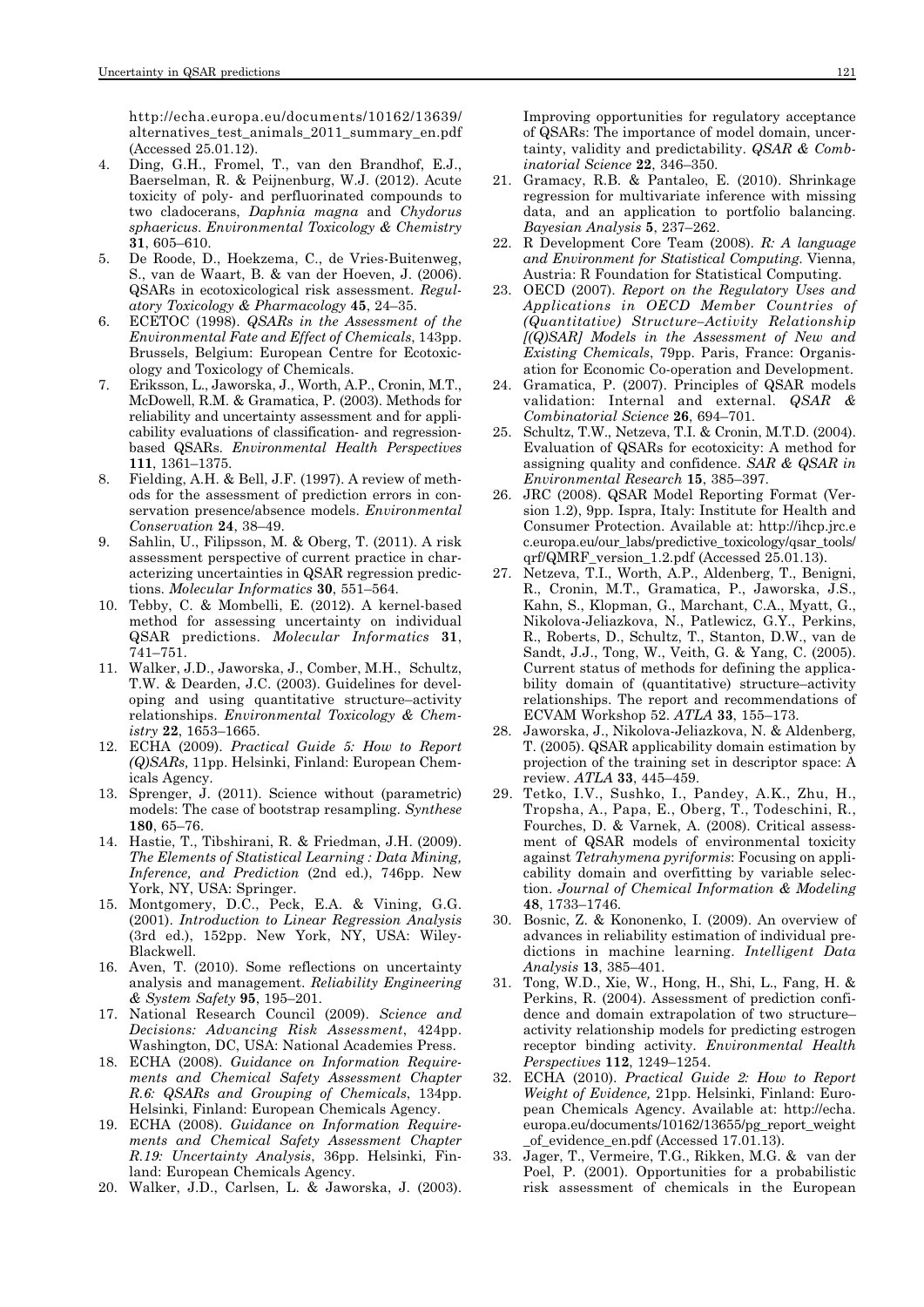Union. *Chemosphere* **43**, 257–264.

- 34. Johnson, J.B. & Omland, K.S. (2004). Model selection in ecology and evolution. *Trends in Ecology & Evolution* **19**, 101–108.
- 35. JRC (2008). *QSAR Prediction Reporting Format*

*(QPRF) (Version 1.1, May 2008)*, 6pp. Ispra, Italy: Institute for Health and Consumer Protection. Available at: http://ihcp.jrc.ec.europa.eu/our\_labs/ predictive\_toxicology/qsar\_tools/qrf/QPRF\_version\_ 1%201\_DEREK\_SS.pdf (Accessed 25.01.13).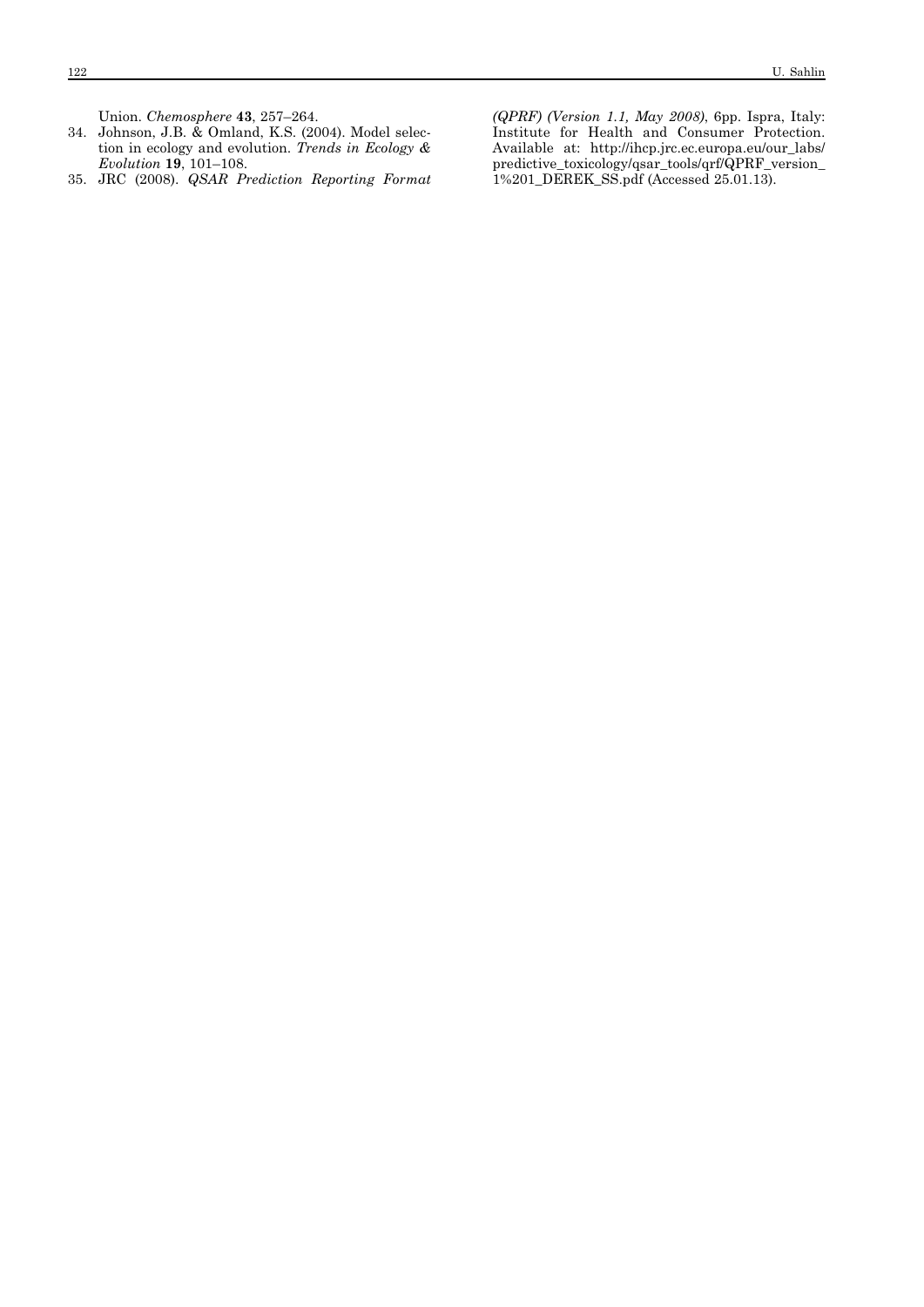# Appendix 1

## Figure A1.1: The use of non-*in vivo* testing information for risk assessment



*Non-*in vivo *testing information supports risk assessment with background knowledge of lower strength compared to testing information. The influence of the added uncertainty in non-testing information on risk, and the need to obtain testing information to support a risk assessment, can be evaluated by uncertainty and sensitivity analysis and uncertainty in, for example, QSAR predictions quantified by probabilities.*

## Table A1.1: The characterisation of uncertainty in a QSAR prediction

| Uncertainty | <b>Predictive error</b>                                                                                                                                | <b>Predictive reliability</b>                                                                                                                                                                                                     |
|-------------|--------------------------------------------------------------------------------------------------------------------------------------------------------|-----------------------------------------------------------------------------------------------------------------------------------------------------------------------------------------------------------------------------------|
| Definition  | Magnitude of the added error in a prediction<br>compared to experimentally based estimate.                                                             | Confidence in the use of a model for predicting a<br>specific compound.                                                                                                                                                           |
|             | Characteristic Quantitative probability distribution.                                                                                                  | Qualitative judgement of confidence (e.g. high or low).                                                                                                                                                                           |
| Assessment  | Probabilistic modelling of the error based on<br>sampling, re-sampling, or probability theory,<br>potentially in combination with expert<br>judgement. | Confidence assessed by expert judgement (informed by<br>relative measures such as density, distance and<br>variation in perturbed predictions) or empirical<br>coverage.                                                          |
| Evaluation  | Empirical coverage for a chosen level of<br>confidence or likelihoods for an external<br>data set (relative).                                          | Difficult to evaluate a qualitative judgement <i>per se</i> .<br>Alternative measures of predictive reliability can be<br>evaluated for their abilities to capture a trend in<br>predictive error or perceived lower reliability. |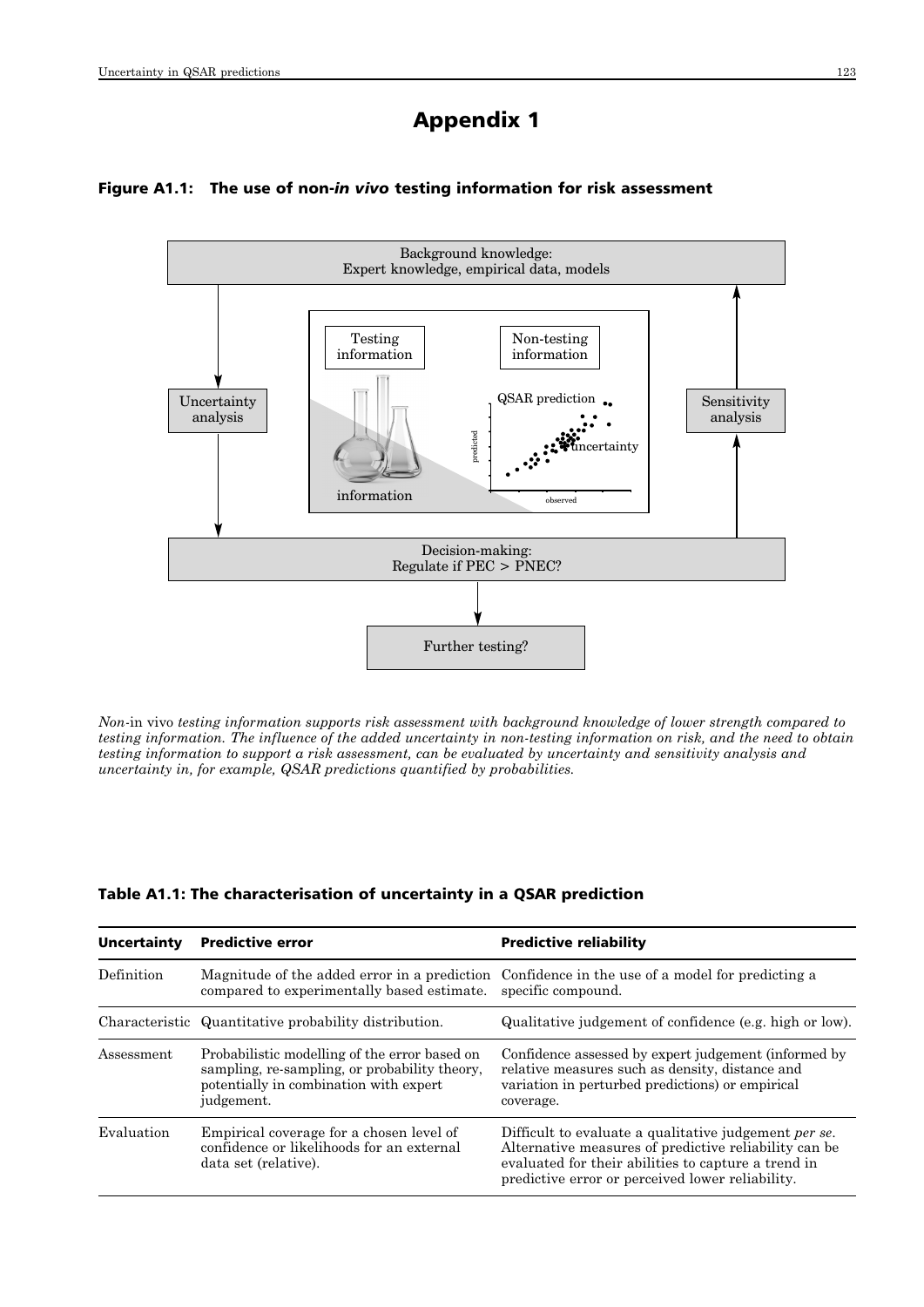

#### Figure A1.2: Illustration of a BTAZ QSAR prediction

*BLR = Bayesian Linear Regression; cdf = cumulative distribution function.*

*a) A Markov Chain Monte Carlo (MCMC) sample of a triazole predicted by the BTAZ QSAR, and b) the resulting predictive distribution which is compared to a predictive distribution based on an Ordinary Least Squares (OLS) regression fitted to the same descriptors. The predictive distribution for the OLS is assessed by assuming errors to be independent and identically distributed as Normal Distribution with fixed variance, which generates a predictive distribution being a Student-*t*.* 

#### Figure A1.3: A comparison between Bayesian Linear regression and Ordinary Least Squares regression



*a) Even though the differences between Bayesian and Frequentist point predictions are small (represented by the filled dots and vertical lines = expected posterior with confidence interval from BLR; – = OLS point predictions), these rely on different statistical principles and only BLR quantifies uncertainty. b) The performance of the uncertainty assessment can be evaluated by relative comparison of alternative approaches, in this case, BLR is compared to OLS. In this example, OLS results in relatively wider predictive distributions, while one could consider changing the kind of probability distribution for the BLR.*